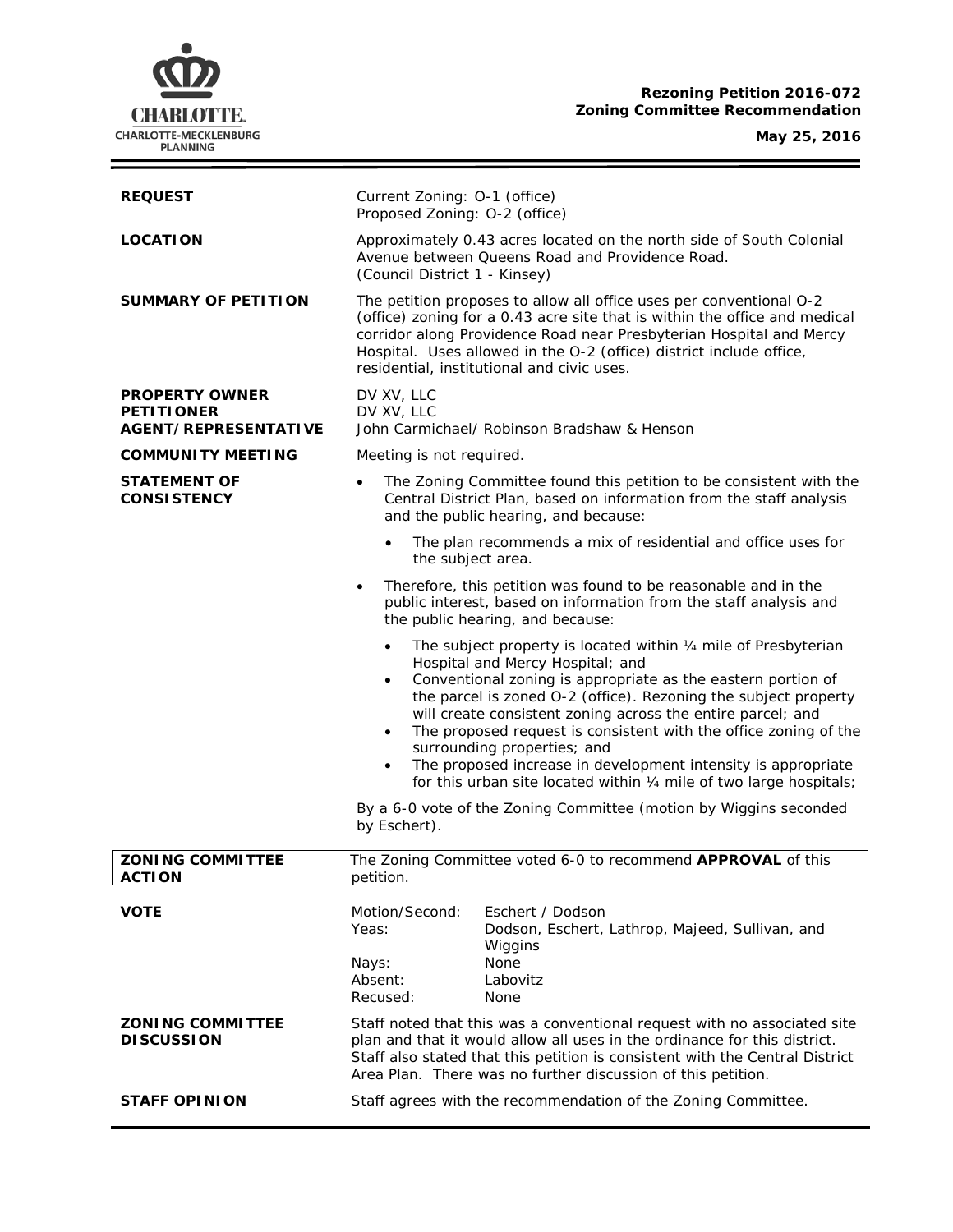# **FINAL STAFF ANALYSIS**

### **(Pre-Hearing Analysis online at [www.rezoning.org\)](http://www.rezoning.org/)**

## **PLANNING STAFF REVIEW**

#### • **Proposed Request Details**

This is a conventional rezoning petition, which applies all the standards, regulations and uses in the O-2 (office) zoning district. Uses allowed in the O-2 district include office, residential, institutional and civic uses. The O-2 district allows an increased intensity from 0.6 FAR (floor area ratio) to 1.0 FAR.

### • **Public Plans and Policies**

• The *Central District Plan* (1993) recommends a high density mix of residential and office uses for the area between Queens and Providence Road, south of East Third Street/Providence Road, and north of Colonial Circle.

#### • **TRANSPORTATION CONSIDERATIONS**

This site is on the corner of the un-signalized intersection of a local street and an existing major thoroughfare. CDOT has not identified any negative impacts to the transportation facilities in the area. If the existing building was proposed to be demolished, CDOT would request an additional 13 feet on Providence Road to provide setback for a future bike lane.

### • **Vehicle Trip Generation:**

Current Zoning:

Existing Use: 0 (based on vacant property).

Entitlement: 120 trips per day (based on 4,200 square feet of office uses).

Proposed Zoning: 160 trips per day (based on 6,300 square feet of office uses).

#### **DEPARTMENT COMMENTS** (see full department reports online)

- **Charlotte Area Transit System:** No issues.
- **Charlotte Department of Neighborhood & Business Services:** No comments received.
- **Charlotte Fire Department:** No issues.
- **Charlotte-Mecklenburg Schools:** The development allowed under the existing zoning would generate two students, while the development allowed under the proposed zoning will produce four students. Therefore, the net change in the number of students generated from existing zoning to proposed zoning is two students. The proposed development is not projected to increase the school utilization (without mobile classroom units) for Eastover Elementary (92%), Alexander Graham Middle (112%), and Myers Park High (115%).
- **Charlotte-Mecklenburg Storm Water Services:** No issues.
- **Charlotte Water:** Charlotte Water has water system availability for the rezoning boundary via an existing six-inch water distribution main located along Providence Road and an existing two and one half-inch water distribution main located along South Colonial Avenue. Sewer system availability for the rezoning boundary via existing eight-inch gravity sewer mains located along Providence Road and South Colonial Avenue.
- **Engineering and Property Management:** No issues.
- **Mecklenburg County Land Use and Environmental Services Agency:** No issues.
- **Mecklenburg County Parks and Recreation Department:** No issues.

#### **Attachments Online at [www.rezoning.org](http://www.rezoning.org/)**

- Application
- Pre-Hearing Staff Analysis
- Locator Map
- Department Comments
	- Charlotte Area Transit System Review
	- Charlotte Department of Neighborhood & Business Services Review
	- Charlotte Fire Department Review
	- Charlotte-Mecklenburg Schools Review
	- Charlotte-Mecklenburg Storm Water Services Review
	- Charlotte Water Review